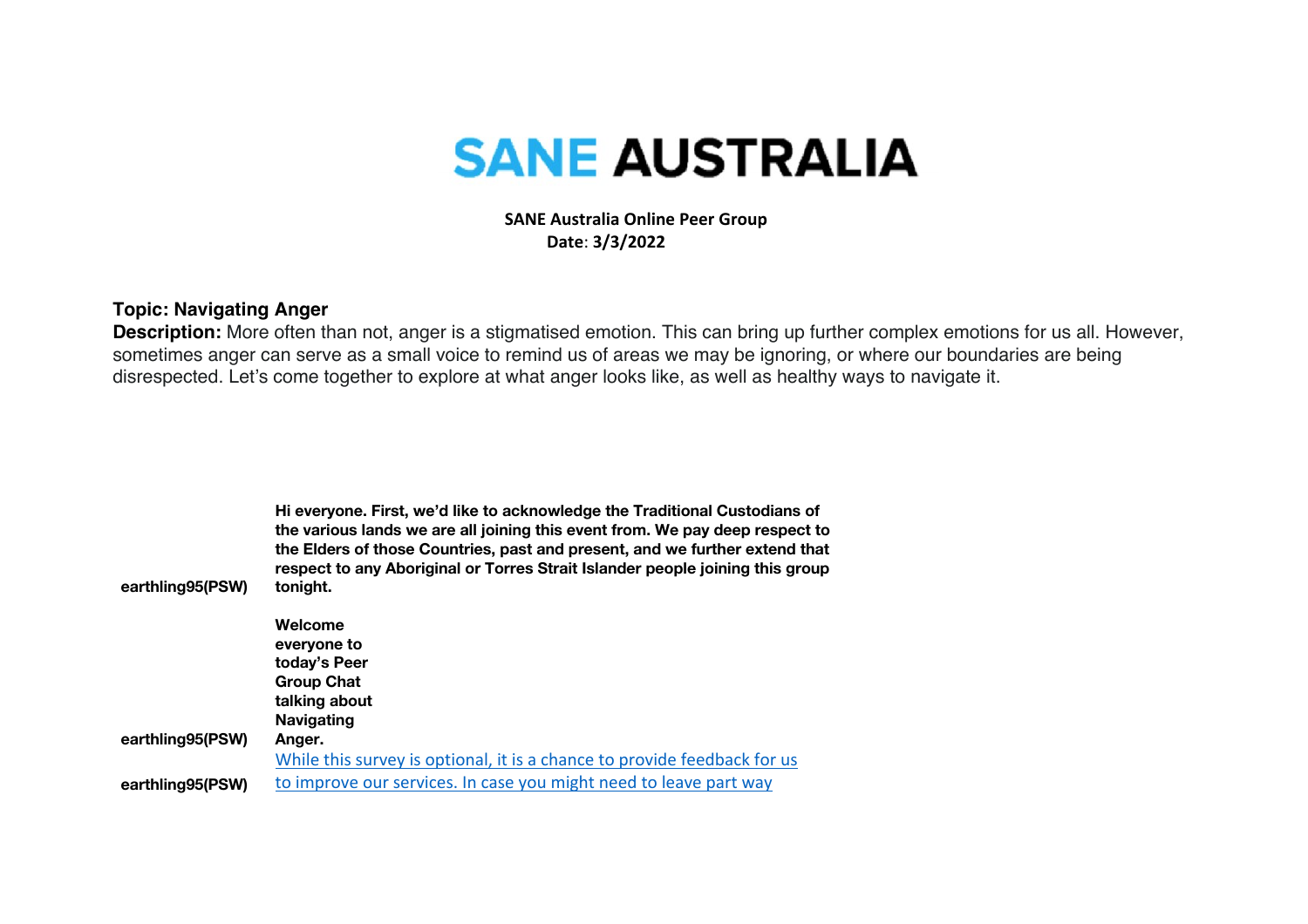|                          | through the event, you can find the survey here                                                                                              |
|--------------------------|----------------------------------------------------------------------------------------------------------------------------------------------|
|                          | now: https://sane.au1.qualtrics.com/jfe/form/SV 5uUF0sHJRKQ6wyW                                                                              |
|                          | Welcome                                                                                                                                      |
| <b>LittleSteps (PSW)</b> | earthling95!                                                                                                                                 |
|                          | Tonight, peer support workers @earthling95 and @LittleSteps will be facilitating a discussion around the topic of Navigating Anger.          |
|                          | Whether you have lived experience of complex mental health issues, you care for someone who does, or both, anger is a complex                |
|                          | emotion which can at times be felt by all. We'll be moving through a number of discussion questions tonight, and it's entirely up to you     |
|                          | how much or how little you are comfortable with sharing. Some of the conversation may be heavy in nature as we talk about mental             |
|                          | health struggles and our relationship with anger. @Basil, who moderates on the SANE Forums, is working behind the scenes to ensure           |
|                          | our safety. Just a gentle reminder that we share our stories and thoughts in a safe manner (C). If you're having any technical difficulties, |
|                          | please see our FAQ (https://www.sane.org/peer-support/peer-group-chat/chat-faqs#what-if-i-am-having-a-tough-time-and-need-                   |
| earthling95(PSW)         | immediate-support) or message @Basil.                                                                                                        |
|                          | We're looking                                                                                                                                |
|                          | forward to<br>creating a                                                                                                                     |
|                          | space where                                                                                                                                  |
|                          | we can                                                                                                                                       |
|                          | reflect and                                                                                                                                  |
|                          | learn                                                                                                                                        |
|                          | together and                                                                                                                                 |
|                          | expand our                                                                                                                                   |
|                          | ideas of<br>Navigating                                                                                                                       |
| earthling95(PSW)         | Anger.                                                                                                                                       |
|                          | Hello                                                                                                                                        |
| <b>LittleSteps (PSW)</b> | $t$ yme! $:$ )                                                                                                                               |
|                          | Welcome                                                                                                                                      |
| earthling95(PSW)         | tyme!                                                                                                                                        |
| tyme (PSW)               | Hi<br>Everyone!                                                                                                                              |
|                          |                                                                                                                                              |
|                          | We will be                                                                                                                                   |
|                          | starting the                                                                                                                                 |
|                          | discussion                                                                                                                                   |
| earthling95(PSW)         | shortly, and                                                                                                                                 |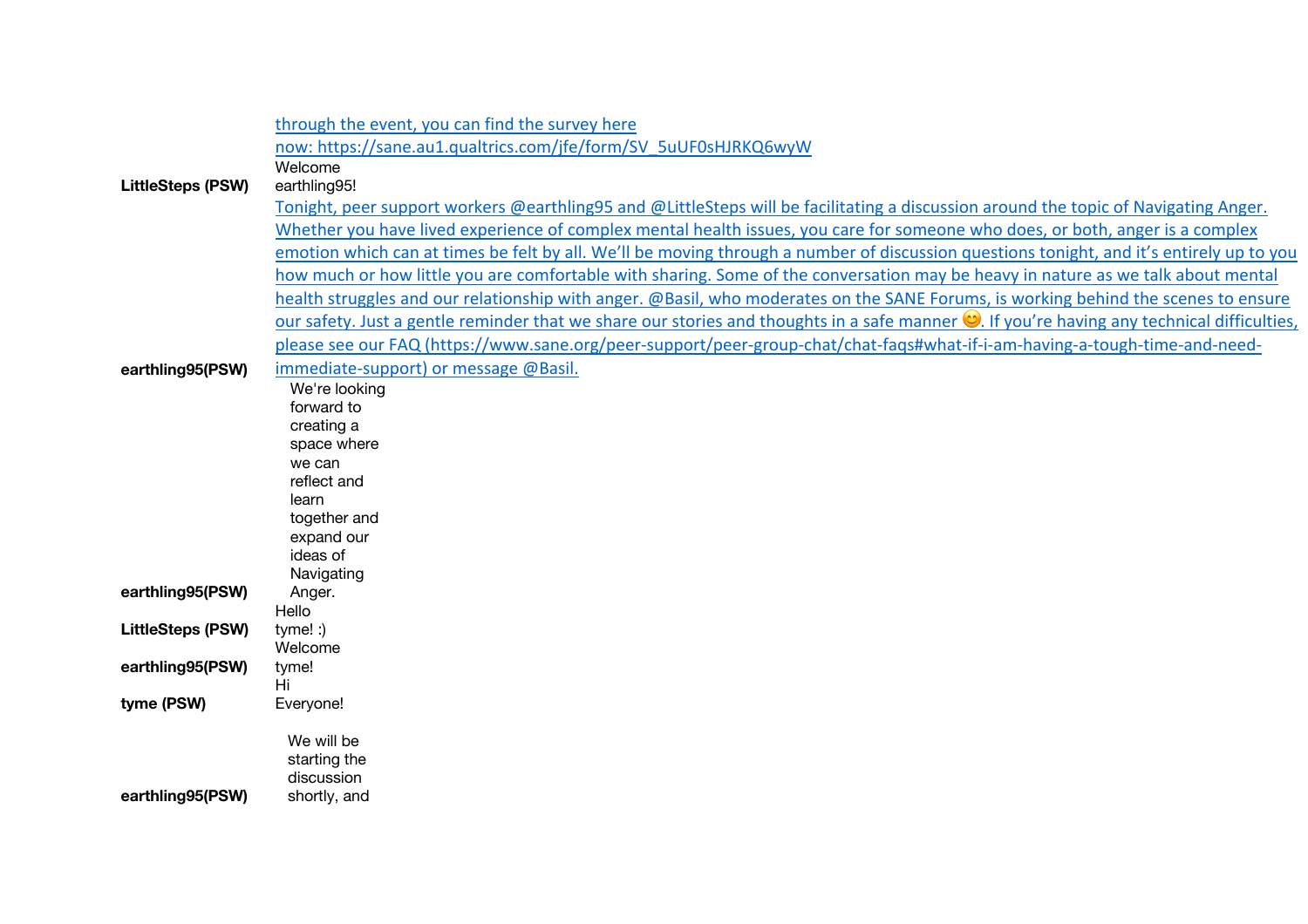|                          | will just allow                                              |
|--------------------------|--------------------------------------------------------------|
|                          | a bit more                                                   |
|                          | time for                                                     |
|                          | people to log                                                |
|                          | on and                                                       |
|                          | join <sup>o</sup>                                            |
|                          | Welcome                                                      |
|                          | everyone!                                                    |
|                          | Feel free to                                                 |
|                          | introduce                                                    |
|                          | yourselves.                                                  |
|                          | l'm                                                          |
|                          | earthling95                                                  |
| earthling95(PSW)         | :)                                                           |
|                          | Hi                                                           |
|                          | everyone! I                                                  |
|                          | am                                                           |
|                          | LittleSteps                                                  |
| <b>LittleSteps (PSW)</b> | :)                                                           |
| Helloo,                  |                                                              |
| Basil                    | I'm Basil                                                    |
| (Moderator)<br>:)        |                                                              |
|                          | I'm tyme, and I hope to find                                 |
|                          | this discussion interesting                                  |
|                          | as I've had problems with                                    |
|                          | anger in the past. I'm much                                  |
|                          | better now, but would like<br>to reflect on it so that i can |
|                          |                                                              |
| tyme (PSW)               | support others.                                              |
|                          | <b>What are</b>                                              |
|                          | some of the                                                  |
|                          | narratives                                                   |
|                          | that you have                                                |
|                          | equated with                                                 |
|                          | anger within                                                 |
| earthling95(PSW)         | your life                                                    |
|                          |                                                              |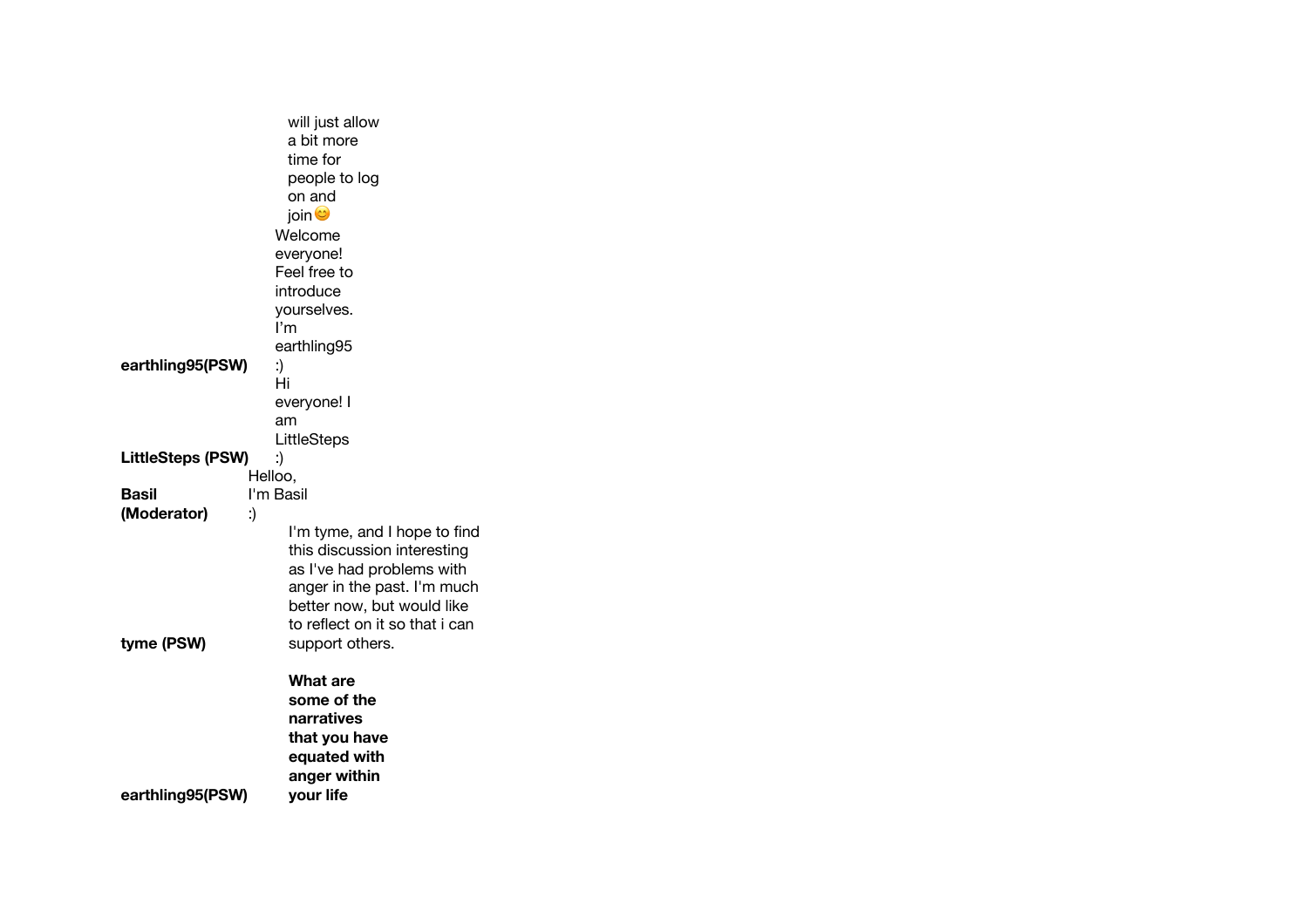|                                      | experiences<br>that still hold<br>a firm place?                                                                                                                                                                                                                                                                                                               |
|--------------------------------------|---------------------------------------------------------------------------------------------------------------------------------------------------------------------------------------------------------------------------------------------------------------------------------------------------------------------------------------------------------------|
| <b>LittleSteps (PSW)</b>             | Hello<br>@Shaz51 !<br>Welcome! :)<br>welcome                                                                                                                                                                                                                                                                                                                  |
| earthling95(PSW)                     | shaz51! :)                                                                                                                                                                                                                                                                                                                                                    |
| tyme (PSW)                           | Hi @shaz51                                                                                                                                                                                                                                                                                                                                                    |
| Shaz <sub>51</sub>                   | Hello<br>@earthling95,<br>@LittleSteps<br>(PSW) xoxo<br>earthling,<br>could you<br>please                                                                                                                                                                                                                                                                     |
|                                      | elaborate on                                                                                                                                                                                                                                                                                                                                                  |
| tyme (PSW)                           | the question?                                                                                                                                                                                                                                                                                                                                                 |
| Shaz <sub>51</sub>                   | Hello @tyme<br>(PSW) xx                                                                                                                                                                                                                                                                                                                                       |
| <b>LittleSteps (PSW)</b>             | I have been taught that anger is a "bad" emotion, so to<br>speak. I don't feel that I have been taught that anger<br>can be a functional emotion, a "teacher", almost. I feel<br>that in our society it is taboo to feel angry, and so it is<br>also taboo to talk about ways of dealing with anger<br>healthily.                                             |
| earthling95(PSW)<br>earthling95(PSW) | Growing up, I equated anger as a 'bad' and 'scary' emotion. It felt<br>like a mountain that I wouldn't want to dare to move. Over the<br>years, I have been through a lot of deconstruction work and<br>changed my narratives around it- it's a normal human experience<br>that I denied myself to feel due to sometimes being on the<br>receiving end of it. |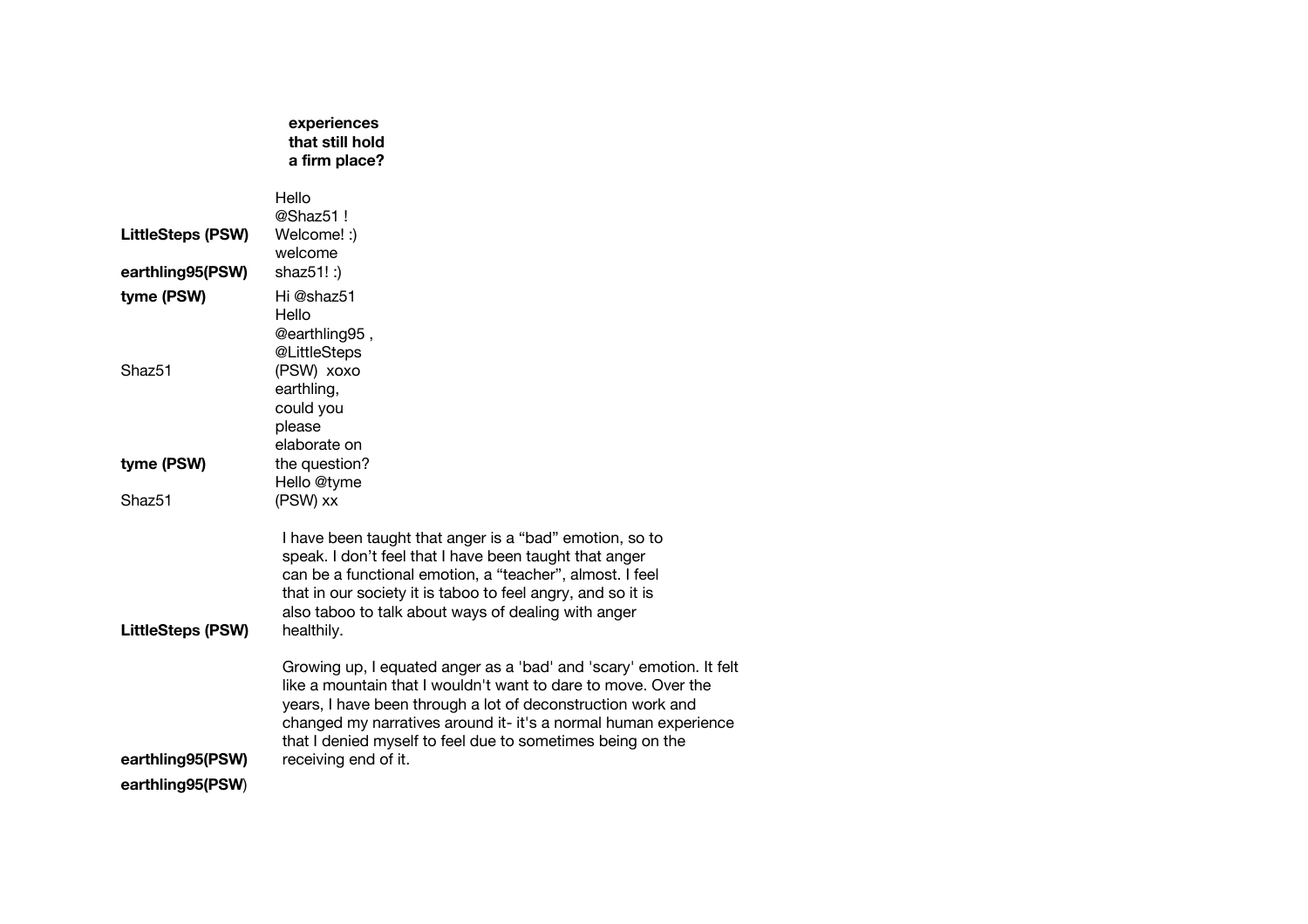|                          | Tyme- we all hold narratives about<br>certain feelings and emotions. i<br>guess in this case, from what lens<br>did you view anger? a healthy<br>emotion to process or something<br>that you didn't want to address?                                                                                                                                                                                                                                        |
|--------------------------|-------------------------------------------------------------------------------------------------------------------------------------------------------------------------------------------------------------------------------------------------------------------------------------------------------------------------------------------------------------------------------------------------------------------------------------------------------------|
| earthling95(PSW)         | <b>What are</b><br>some<br>situations<br>where you<br>might sense<br>being<br>heightened<br>or angry?                                                                                                                                                                                                                                                                                                                                                       |
| tyme (PSW)<br>tyme (PSW) | Thanks for the clarification, earthling. I guess for me, anger was also<br>seen as a 'bad' emotion and something I had to eliminate out of my<br>life, otherwise I'd be considered 'bad' also. After a lot of work with<br>my treating team, I've come to accept that anger is neither 'good' nor<br>'bad', but rather a feeling. However, it is what i DO with the anger the<br>difference<br>*what i DO with<br>the anger that<br>makes the<br>difference |
| earthling95(PSW)         | Wow tyme-<br>'observing'<br>anger instead of<br>absorbing it                                                                                                                                                                                                                                                                                                                                                                                                |
| tyme (PSW)               | Precisely<br>I get angry<br>when I see                                                                                                                                                                                                                                                                                                                                                                                                                      |
| tyme (PSW)               | unfairness.                                                                                                                                                                                                                                                                                                                                                                                                                                                 |

**earthling95(PSW)**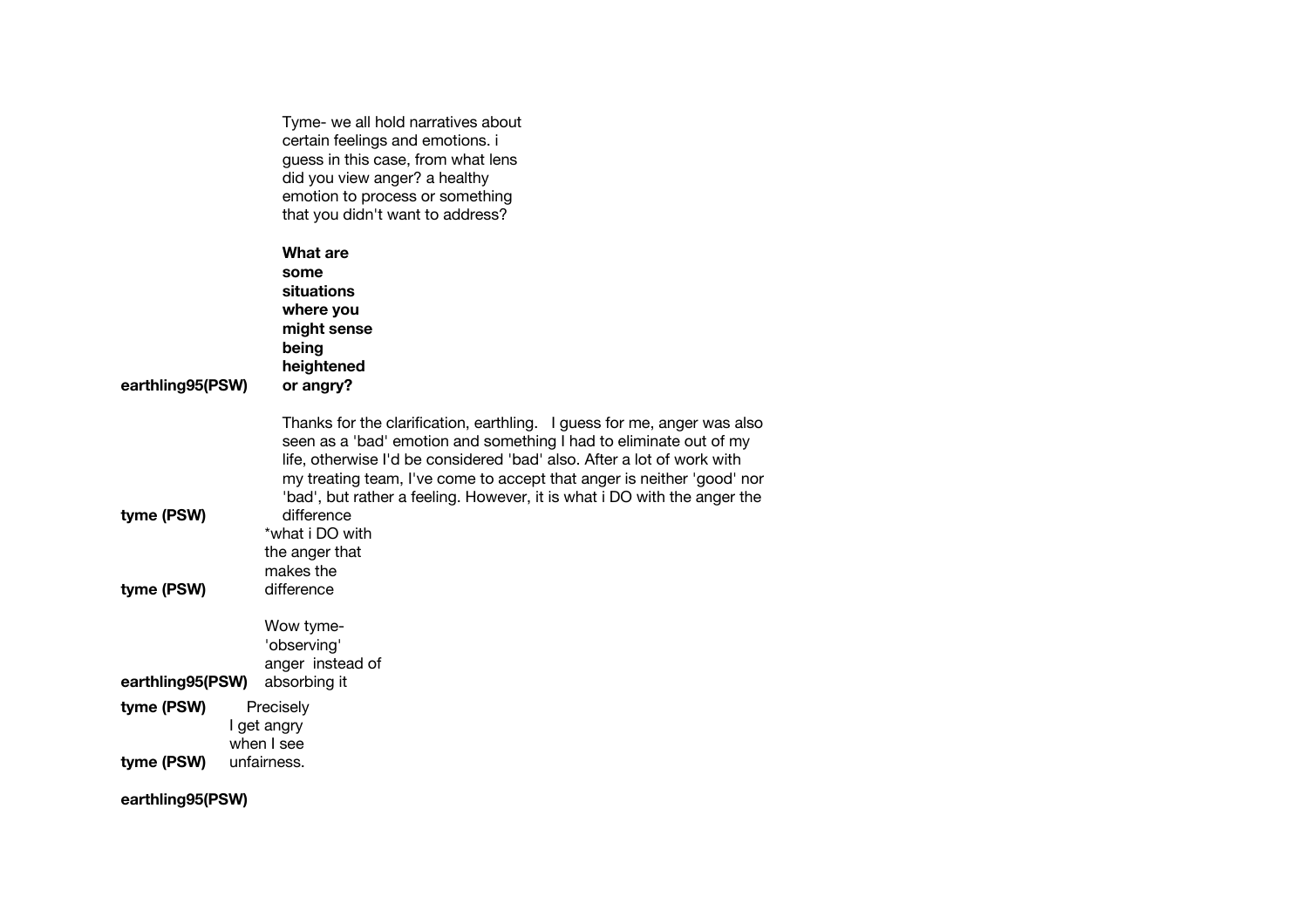|                          | I definitely find myself feeling<br>heightened or angry when my<br>personal boundaries are<br>disrespected or attackedand<br>watching injustice. I think it<br>can come from a place of<br>causes I am passionate about<br>as well.                                                                                                                 |
|--------------------------|-----------------------------------------------------------------------------------------------------------------------------------------------------------------------------------------------------------------------------------------------------------------------------------------------------------------------------------------------------|
| tyme (PSW)               | Situations<br>that are<br>unjust, and<br>people are<br>getting hurt                                                                                                                                                                                                                                                                                 |
| <b>LittleSteps (PSW)</b> | I feel like one big on for me where I might feel<br>heightened or angry is when my boundaries are<br>crossed. It can feel much more complex than just<br>feeling "angry", it can mean feeling frustrated or even<br>embarrassed, or out of control. I suppose what defines<br>us as people is what we do with that anger, and how<br>we express it. |
| tyme (PSW)               | I have<br>also<br>noticed<br>that fear<br>can turn<br>into<br>anger.<br>So true LittleSteps-<br>it can definitely be<br>an over powering<br>emotionalmost like                                                                                                                                                                                      |
| earthling95(PSW)         | an umbrella. So<br>much goes on<br>underneath.                                                                                                                                                                                                                                                                                                      |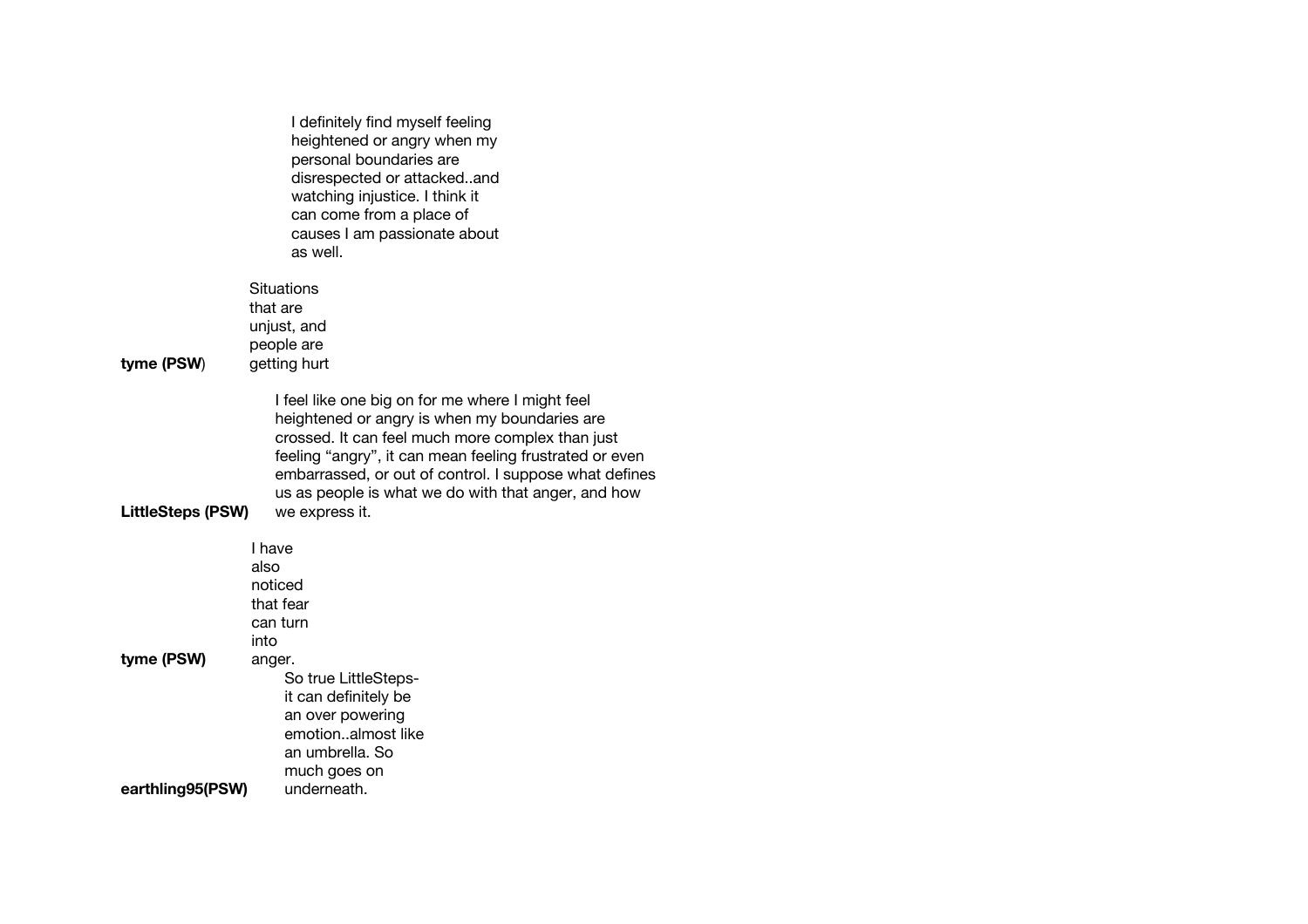| earthling95(PSW)<br>earthling95(PSW) | definitely<br>tyme-I<br>have<br>definitely<br>felt that<br>when my<br>fear didn't<br>get a<br>voice I felt<br>anger.<br>Anger is a<br>functional<br>emotion. What<br>are the benefits<br>or processing<br>anger and<br>expressing it in<br>a healthy<br>manner?                                                                                                                                                                                                                                                                                                                                                          |
|--------------------------------------|--------------------------------------------------------------------------------------------------------------------------------------------------------------------------------------------------------------------------------------------------------------------------------------------------------------------------------------------------------------------------------------------------------------------------------------------------------------------------------------------------------------------------------------------------------------------------------------------------------------------------|
| <b>LittleSteps (PSW)</b>             | Anger can be a warning sign for when our boundaries have been crossed, or for when we are not addressing<br>aspects of our life and self-care. Processing anger can help us to honour where perhaps we have been treated<br>without respect, or where we are not having our needs met. The benefits of expressing anger in a healthy manner is<br>that we succeed in taking all aspects of a situation into account, meaning ourselves and other people. Expressing<br>anger in a healthy manner can have an array of effects, including assisting us to set boundaries, acknowledge self<br>care and express our needs. |
| tyme (PSW)                           | That's a good point earthling! That 'anger is a<br>functional emotion'. I guess looking back at<br>evolution, processing anger could have meant the<br>difference between life and death! Today, I feel<br>sometimes people don't 'hear' unless anger is<br>expressed (not all the time, of course)                                                                                                                                                                                                                                                                                                                      |
| earthling95(PSW)                     | I think anger is a survival emotion. It has helped me be more<br>aware of my personal boundaries and also foster healthy                                                                                                                                                                                                                                                                                                                                                                                                                                                                                                 |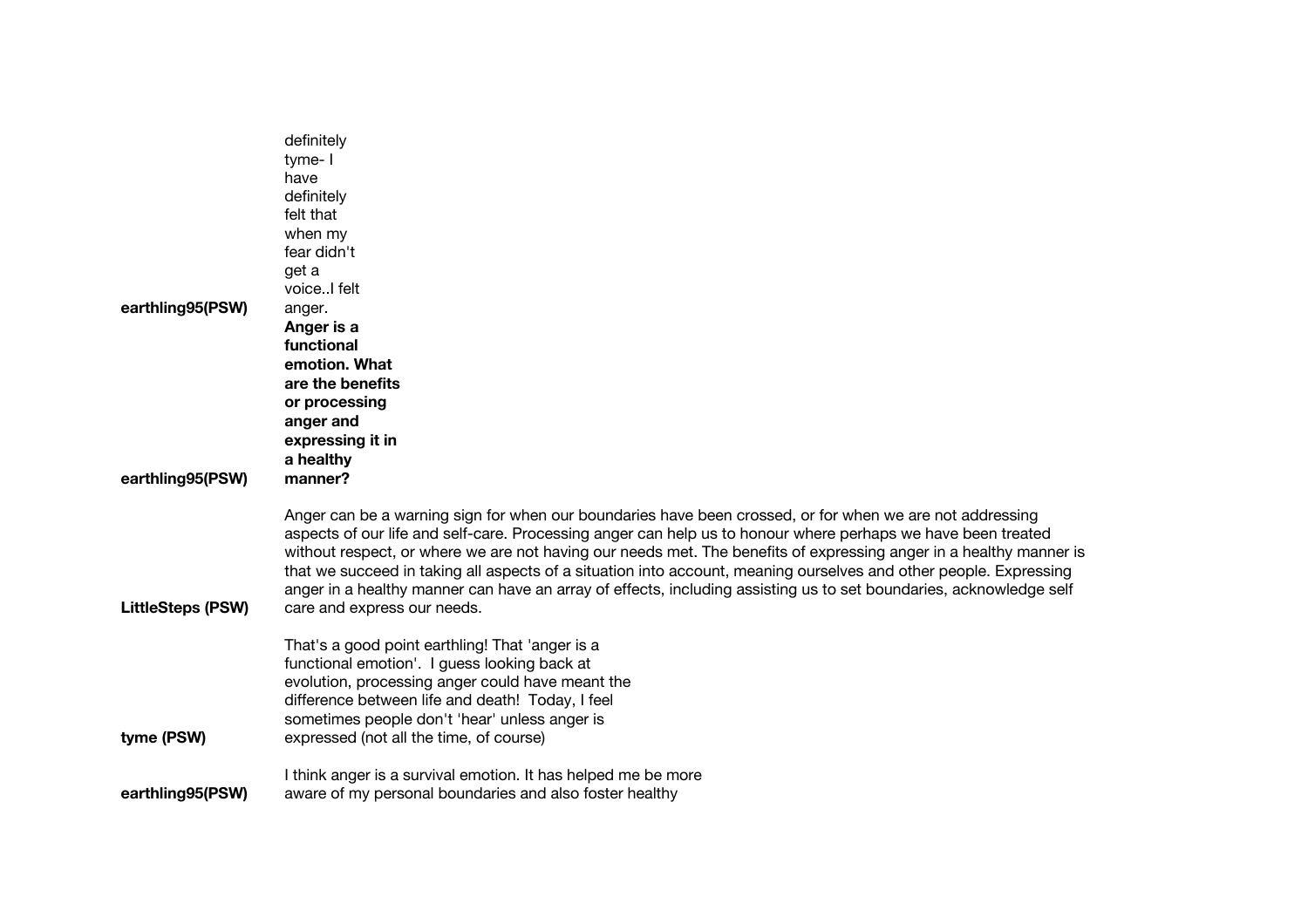|                             | relationships. In the past, I found myself not speaking up to<br>'keep the peace' and not express my needs, fearing I would be<br>'clingy'. Processing anger taught me what healthy and<br>respectful communication should look like.<br>Processing<br>anger also made<br>me mindful<br>about the<br>plethora of<br>painful emotions<br>I was burying |  |
|-----------------------------|-------------------------------------------------------------------------------------------------------------------------------------------------------------------------------------------------------------------------------------------------------------------------------------------------------------------------------------------------------|--|
| earthling95(PSW)            | deep inside.                                                                                                                                                                                                                                                                                                                                          |  |
| <b>LittleSteps</b><br>(PSW) | I have had<br>similar<br>experiences<br>and learnings,<br>earthling95.                                                                                                                                                                                                                                                                                |  |
| tyme (PSW)                  | Me<br>too                                                                                                                                                                                                                                                                                                                                             |  |
| tyme (PSW)                  | When I finally accepted<br>that it is OKAY to feel<br>anger, I learnt to use it in a<br>different way. It was no<br>longer about lashing out<br>because I felt out-of-<br>control, but rather, a<br>reminder that I was<br>human                                                                                                                      |  |
| earthling95(PSW)            | "reminder that<br>l was<br>human" love<br>it.                                                                                                                                                                                                                                                                                                         |  |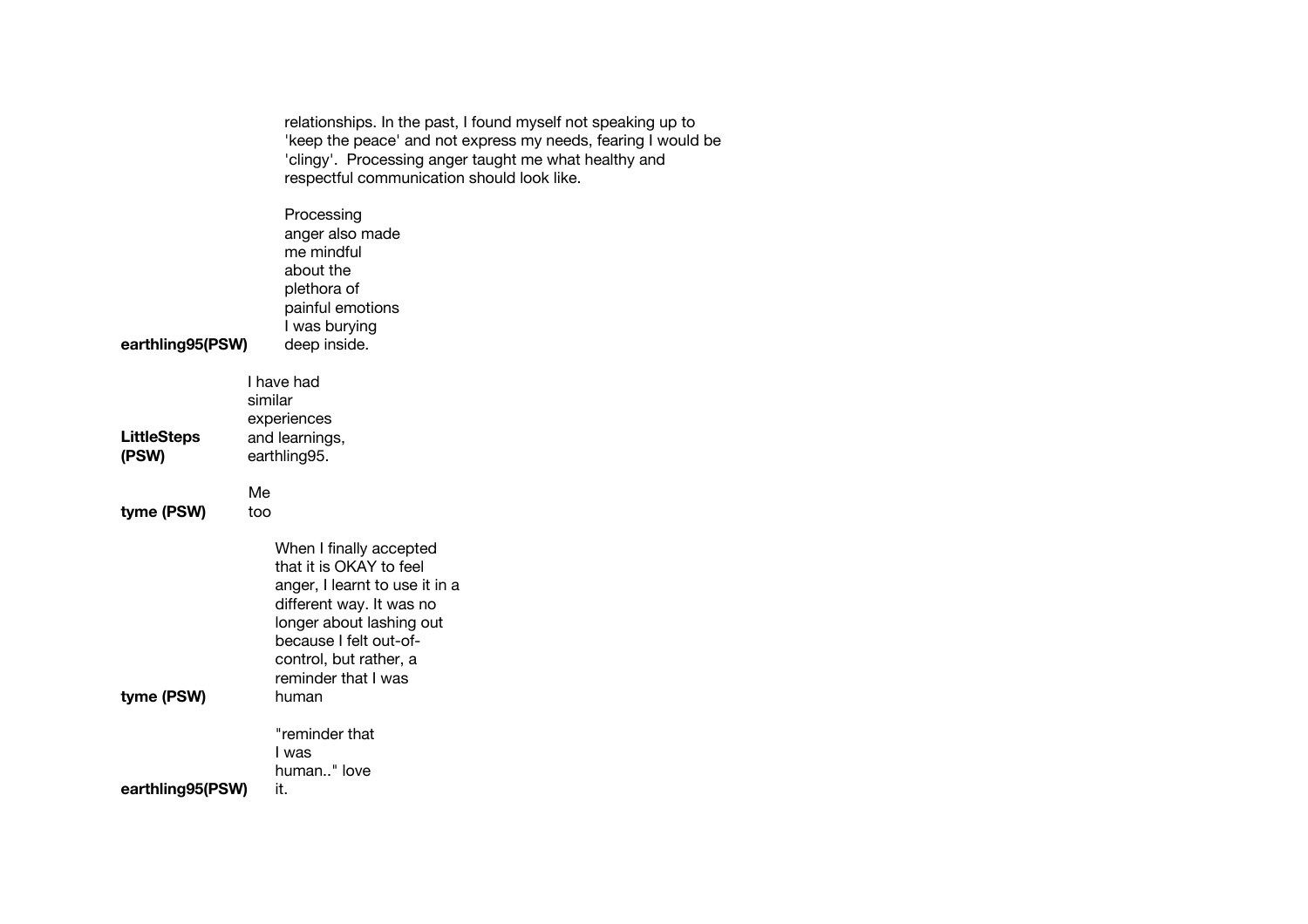| earthling95(PSW)         | How might<br>you<br>communicate<br>healthily to<br>others that<br>you are<br>angry?                                                                                                                                                                                                                                               |
|--------------------------|-----------------------------------------------------------------------------------------------------------------------------------------------------------------------------------------------------------------------------------------------------------------------------------------------------------------------------------|
| <b>LittleSteps (PSW)</b> | Hello @teej!<br>Welcome!                                                                                                                                                                                                                                                                                                          |
| earthling95(PSW)         | Howdy<br>@teej :)                                                                                                                                                                                                                                                                                                                 |
| tyme (PSW)               | Hi @teej!                                                                                                                                                                                                                                                                                                                         |
| teej                     | Just catching<br>up. Hi all                                                                                                                                                                                                                                                                                                       |
| earthling95(PSW)         | Some of the ways I communicate- "I am<br>noticing myself feeling extremely overwhelmed<br>and there's a lot going inside my head. I don't<br>want to say something I regret, i'd like a few<br>minutes just to feel a bit more grounded before<br>I can express myself clearly"                                                   |
| tyme (PSW)               | In terms or communicating to others that I'm angry, I don't<br>do it there and then. I feel when I deal with something in<br>the midst of anger, it tends to come out wrong and then<br>I regret it and have more work trying to repair the<br>damage. However to my children, I tell them 'You've made<br>me feel angry because' |
| teej                     | My problem with anger is not with others<br>but I turn on myself. I struggle to be<br>angry at others. In the past I've always<br>just assumed I did something wrong. On<br>a slow path out because I've become a<br>bit of a hermit.                                                                                             |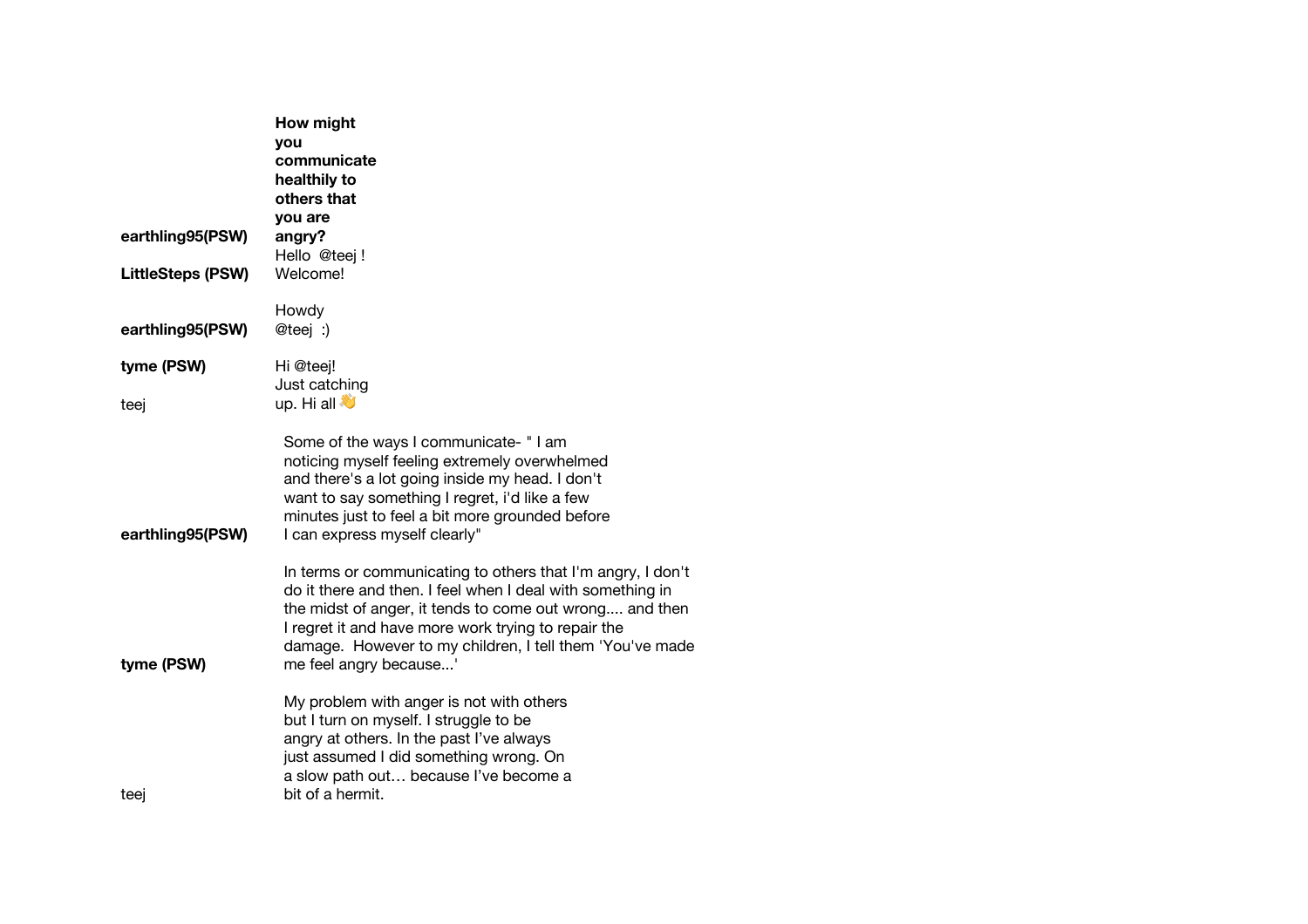| earthling95(PSW)         | I hear you<br>teej- it's<br>often our<br>own self<br>talk that<br>needs the<br>most<br>nurturing.                                                                                                                                                                                                                                                                                                                                                                                                                                       |
|--------------------------|-----------------------------------------------------------------------------------------------------------------------------------------------------------------------------------------------------------------------------------------------------------------------------------------------------------------------------------------------------------------------------------------------------------------------------------------------------------------------------------------------------------------------------------------|
| <b>LittleSteps (PSW)</b> | If it were me, I would try my best to name my emotions and describe them. I would also try to<br>state my reasons for being angry, to allow people to empathise and understand. I think, for<br>me, it's also really important to use "I" statements when expressing anger. For example, I would<br>probably say something along the lines of "I am feeling angry. For me, this makes me feel like I<br>can't sit still or concentrate. I am feeling frustrated because I feel like my boundaries aren't being<br>respected right now." |
| earthling95(PSW)         | Thanks for sharing<br>LittleSteps- something<br>I could definitely<br>incorporate more into<br>my toolbox. "I"<br>statements can be<br>empowering.                                                                                                                                                                                                                                                                                                                                                                                      |
| earthling95(PSW)         | Anger is an<br>emotion that<br>can often be<br>felt in our<br>body. How<br>does anger<br>feel like for<br>you?                                                                                                                                                                                                                                                                                                                                                                                                                          |
| teej                     | I think doing DBT was<br>helpful for navigating<br>using I statements and                                                                                                                                                                                                                                                                                                                                                                                                                                                               |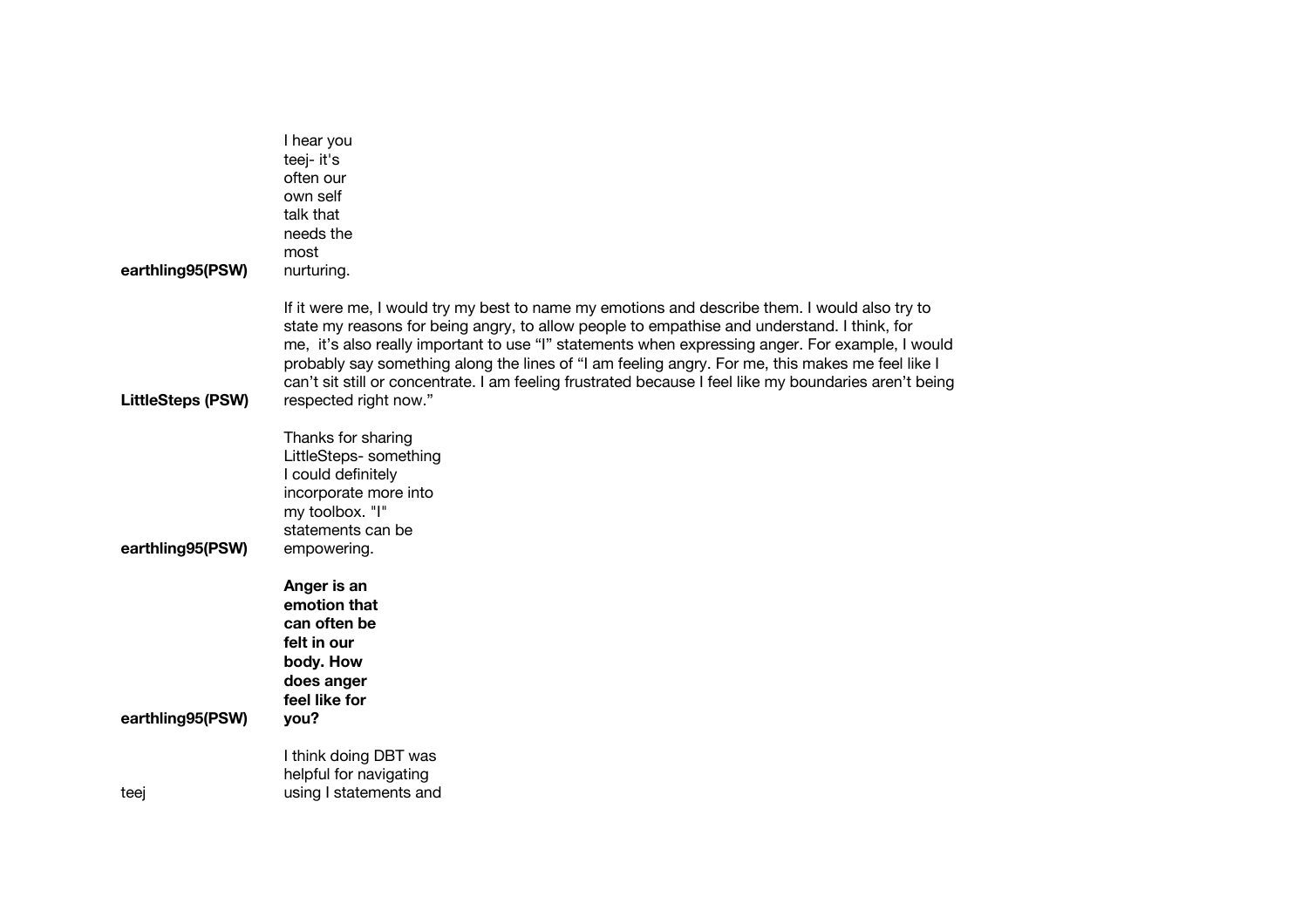|                  | understanding it better<br>to help try to teach my                                                                                                              |
|------------------|-----------------------------------------------------------------------------------------------------------------------------------------------------------------|
|                  | teenagers at the time.                                                                                                                                          |
| earthling95(PSW) | My head feels heavy, my<br>hands shakeand I often<br>end up crying. This is a<br>sign for me to sit with<br>what's coming up instead<br>of wanting to 'fix it'. |
|                  | In the past my self                                                                                                                                             |
|                  | hatred anger came out                                                                                                                                           |
|                  | as strong suicide urges                                                                                                                                         |
|                  | (sometimes acted upon                                                                                                                                           |
|                  | <b>OQ</b> . Now it's more                                                                                                                                       |
| teej             | just trying to ride that<br>wave.                                                                                                                               |
|                  | Anger                                                                                                                                                           |
|                  | definitely                                                                                                                                                      |
|                  | isn't an                                                                                                                                                        |
|                  | easy wave                                                                                                                                                       |
|                  | to surf                                                                                                                                                         |
| earthling(PSW)   | through.                                                                                                                                                        |
|                  | I've felt                                                                                                                                                       |
|                  | that in the                                                                                                                                                     |
|                  | past too                                                                                                                                                        |
|                  | teej                                                                                                                                                            |
|                  | inward-                                                                                                                                                         |
|                  | directed                                                                                                                                                        |
| tyme (PSW)       | anger                                                                                                                                                           |
|                  | @earthling95 I hear you with<br>the learning to sit with it rather<br>than fix it. Early on I would go                                                          |
| teej             | searching for a magic wand to                                                                                                                                   |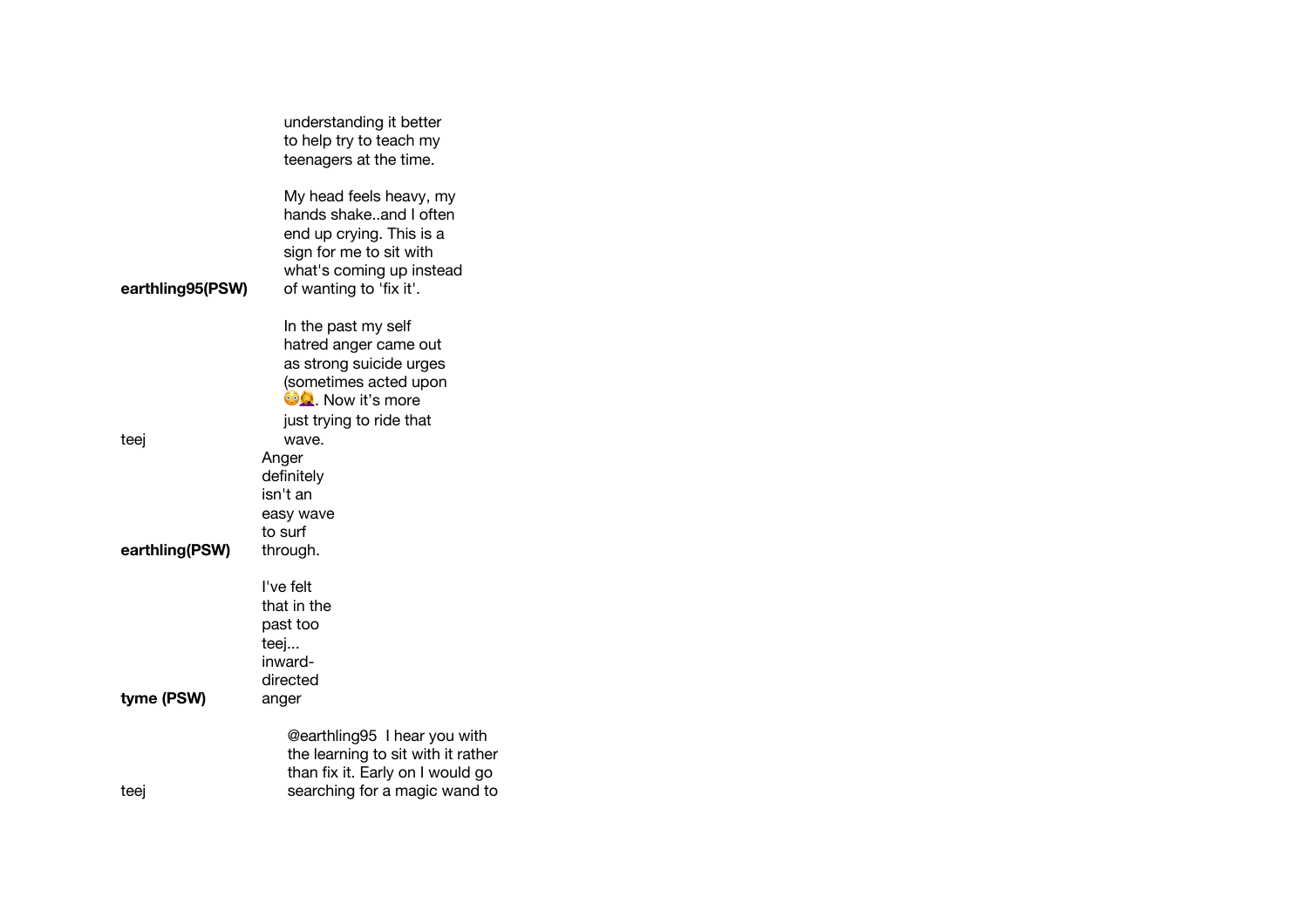|                          | "fix it". When I couldn't find the<br>magic wand I'd struggle to sit<br>with it.                                                                                                     |
|--------------------------|--------------------------------------------------------------------------------------------------------------------------------------------------------------------------------------|
| earthling95(PSW)         | Anger can<br>sometimes<br>be an<br>emotion that<br>is often a<br>scaffolding<br>tο<br>underlying<br>feelings.<br><b>What does</b><br>anger teach<br>us?                              |
| <b>LittleSteps (PSW)</b> | Anger is a<br>"teacher" of sorts. I<br>think that anger can<br>teach us how to<br>honour our<br>boundaries, self<br>care commitments<br>and sense of self.                           |
| earthling95(PSW)         | I hear you teej. I spent a<br>considerable amount of<br>time wanting to 'fix' my<br>emotions and run away<br>from them. They're a<br>tough cookie heyyet<br>they persisted! Oof haha |
| tyme (PSW)               | Anger has in<br>some why<br>taught me                                                                                                                                                |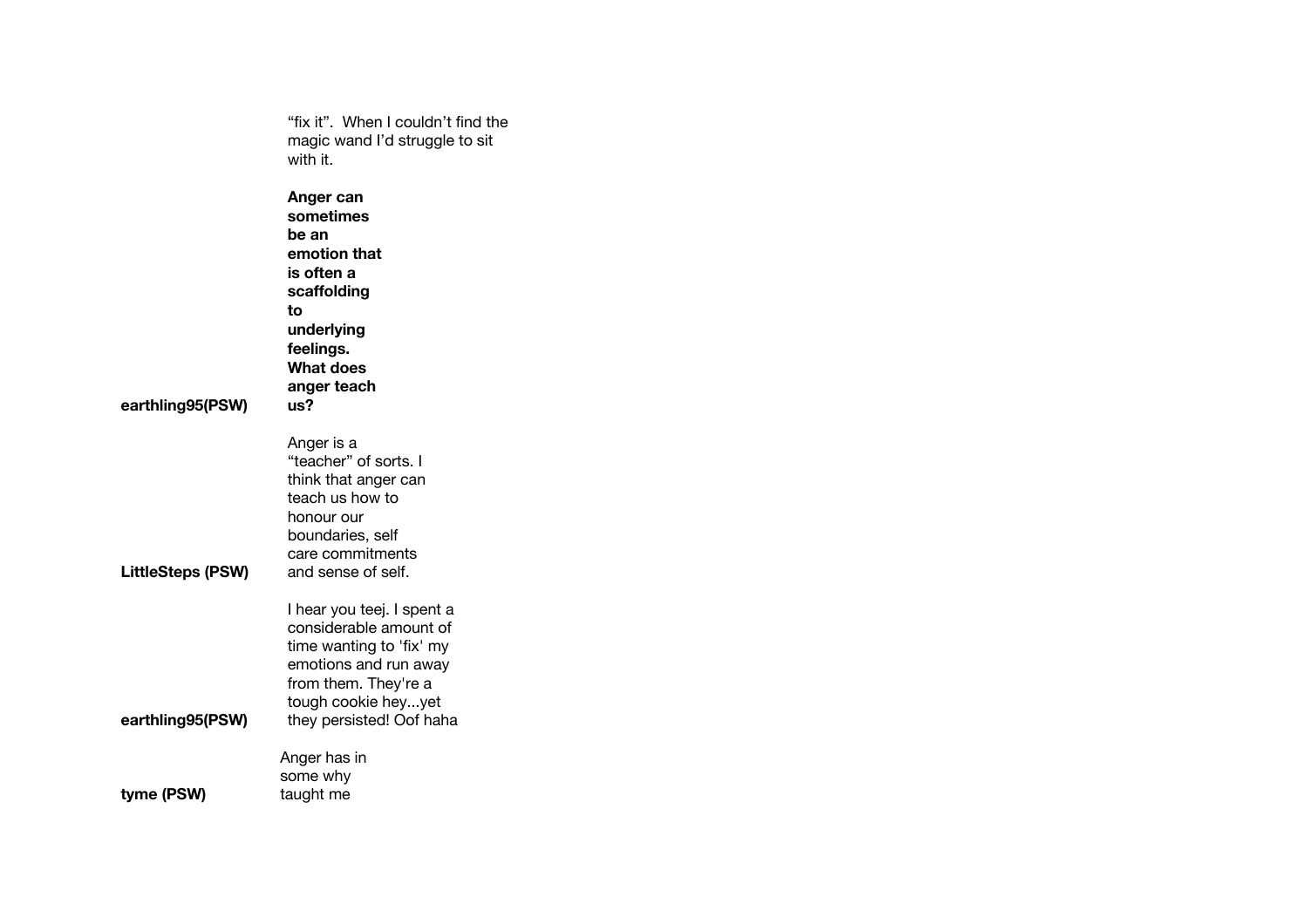|                  | that violence          |
|------------------|------------------------|
|                  | is not an              |
|                  | answer.                |
|                  | And that               |
|                  | violence and           |
|                  | aggression is          |
|                  | NOT the                |
|                  | same as                |
| tyme (PSW)       | anger.                 |
|                  | Anger taught           |
|                  | me patience,           |
|                  | dealing with           |
|                  | failureand             |
| earthling95(PSW) | strength.              |
|                  | @LittleSteps           |
|                  | (PSW) That             |
|                  | statement " I think    |
|                  | that anger can         |
|                  | teach us how to        |
|                  | honour our             |
|                  | boundaries, self       |
|                  | care commitments       |
|                  | and sense of self"     |
|                  | just stirred curiosity |
| teej             | for me.                |
|                  | Sorry                  |
|                  | stirred<br>the         |
|                  |                        |
|                  | wrong<br>word          |
|                  | but I                  |
|                  | hope                   |
|                  | you                    |
|                  | know                   |
|                  | what I                 |
| teej             | mean                   |
|                  |                        |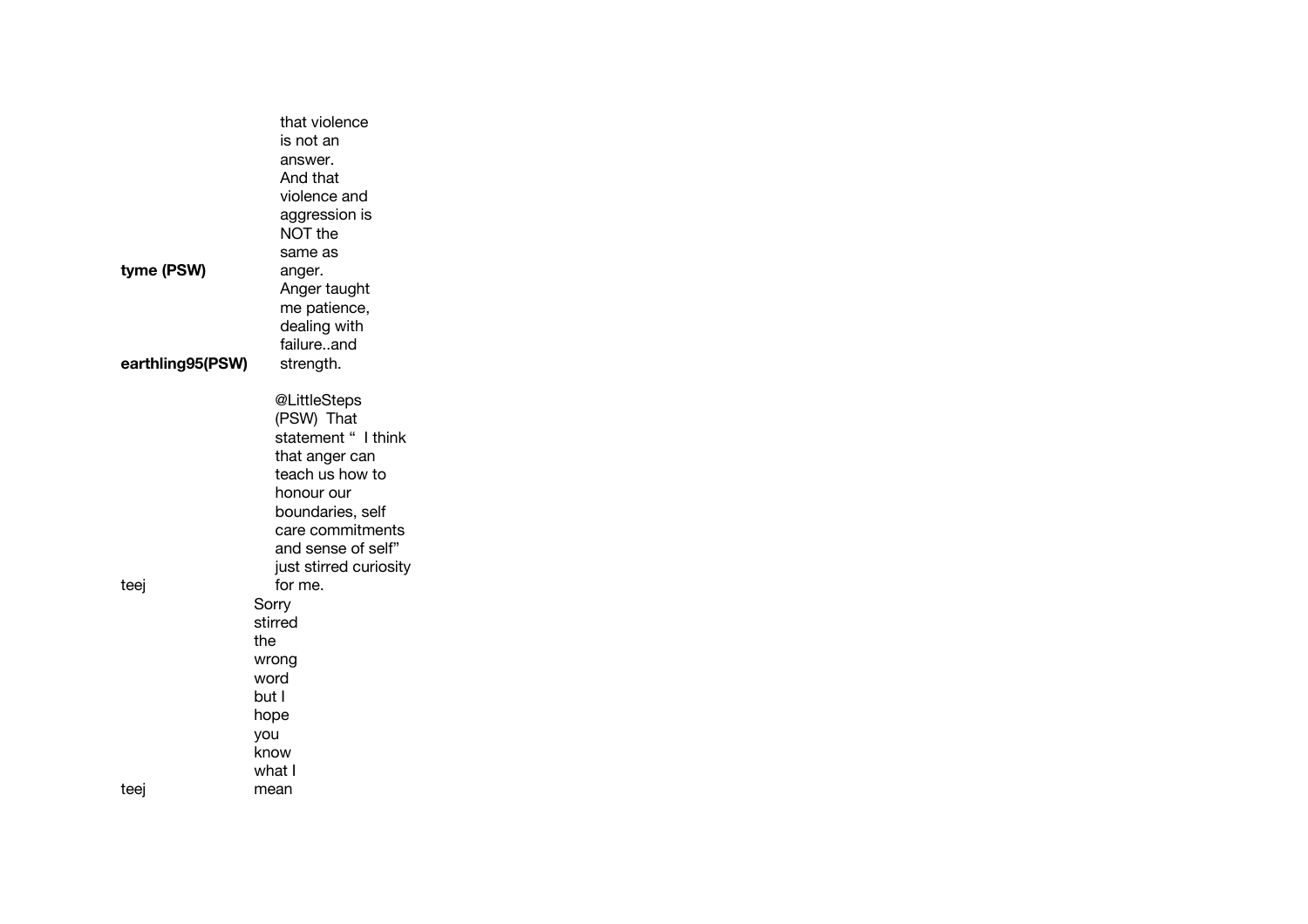| earthling95(PSW)   |               | Being curious<br>towards our anger<br>can definitely help<br>us get a<br>perspective and<br>deal with it in a<br>healthy manner<br>I realised that |
|--------------------|---------------|----------------------------------------------------------------------------------------------------------------------------------------------------|
|                    |               | it's hard to                                                                                                                                       |
|                    |               | have                                                                                                                                               |
|                    |               | boundaries if                                                                                                                                      |
|                    |               | you don't                                                                                                                                          |
|                    |               | have a strong<br>sense of                                                                                                                          |
| teej               |               | self.                                                                                                                                              |
|                    |               |                                                                                                                                                    |
|                    |               | So                                                                                                                                                 |
|                    |               | true                                                                                                                                               |
| earthling95(PSW)   | @teej l       | teej.                                                                                                                                              |
|                    | hear you. I   |                                                                                                                                                    |
|                    | believe       |                                                                                                                                                    |
|                    | boundaries    |                                                                                                                                                    |
|                    | can be        |                                                                                                                                                    |
| <b>LittleSteps</b> | difficult but |                                                                                                                                                    |
| (PSW)              | important.    |                                                                                                                                                    |
|                    | There is a    |                                                                                                                                                    |
|                    | bit of        |                                                                                                                                                    |
|                    | chicken       |                                                                                                                                                    |
|                    | and the       |                                                                                                                                                    |
| teej               | egg thing.    |                                                                                                                                                    |
|                    |               | l think                                                                                                                                            |
|                    |               | always                                                                                                                                             |
| tyme (PSW)         |               | being                                                                                                                                              |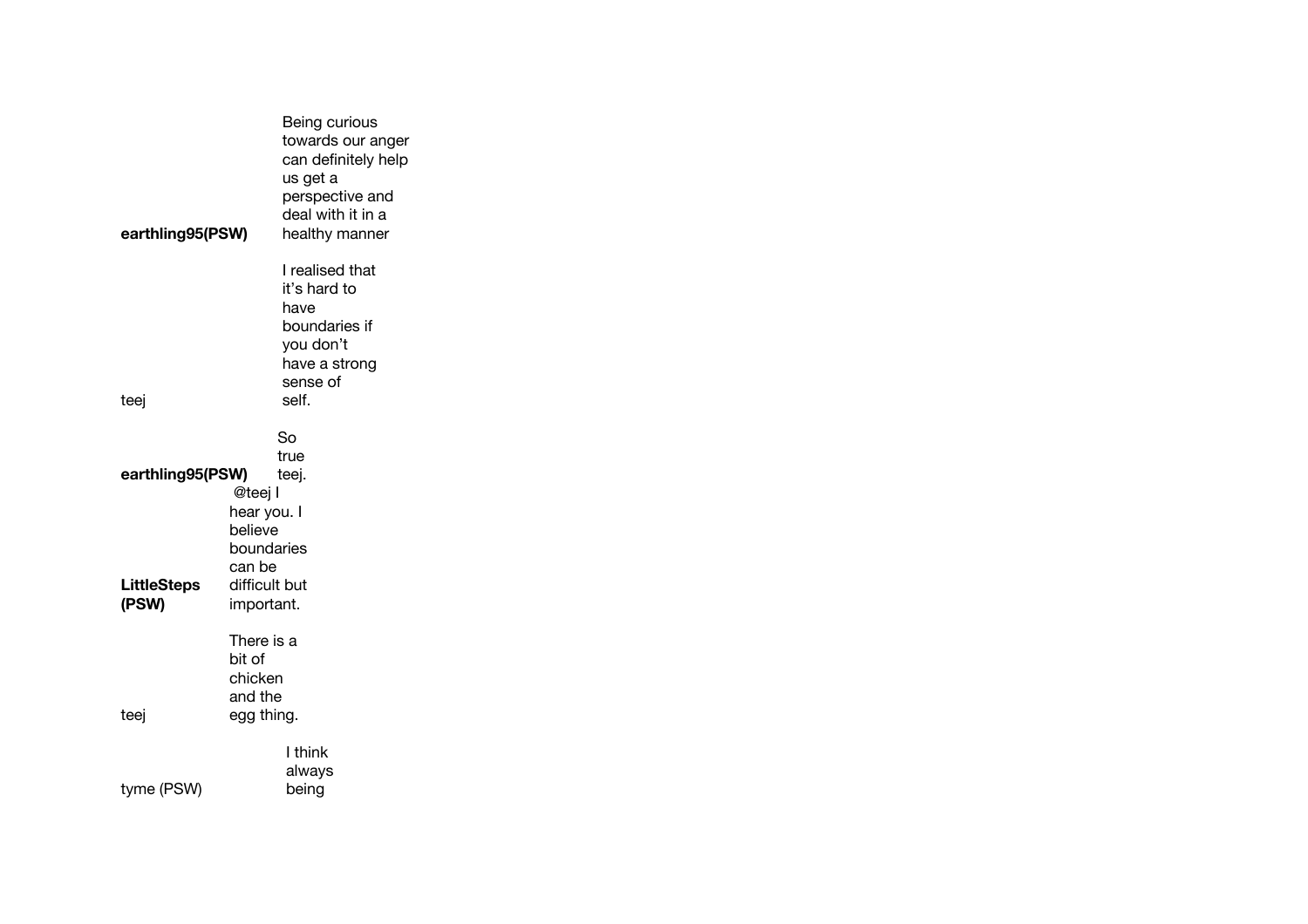|                          | open<br>and<br>curious<br>can help<br>us go a<br>long way<br>in life.                                                                                  |
|--------------------------|--------------------------------------------------------------------------------------------------------------------------------------------------------|
|                          | What are some ways to<br>reduce the stigma<br>around anger being such<br>a taboo and "negative"<br>emotion? What are some<br>steps that we can take to |
| earthling95(PSW)         | reduce this taboo?<br>Hello                                                                                                                            |
| <b>LittleSteps (PSW)</b> | VegeChips! :)<br>Welcome!<br>Welcome                                                                                                                   |
| earthling95(PSW)         | VegeChips:)                                                                                                                                            |
| tyme (PSW)               | Model to<br>others what<br>healthy<br>anger can<br>look like<br>Hi                                                                                     |
| tyme (PSW)               | VegeChips!                                                                                                                                             |
| earthling95(PSW)         | <b>Brilliant</b><br>response<br>tyme. Love<br>it,                                                                                                      |
| VegeChips                | Hi, I'm sorry.<br>it says 7pm.                                                                                                                         |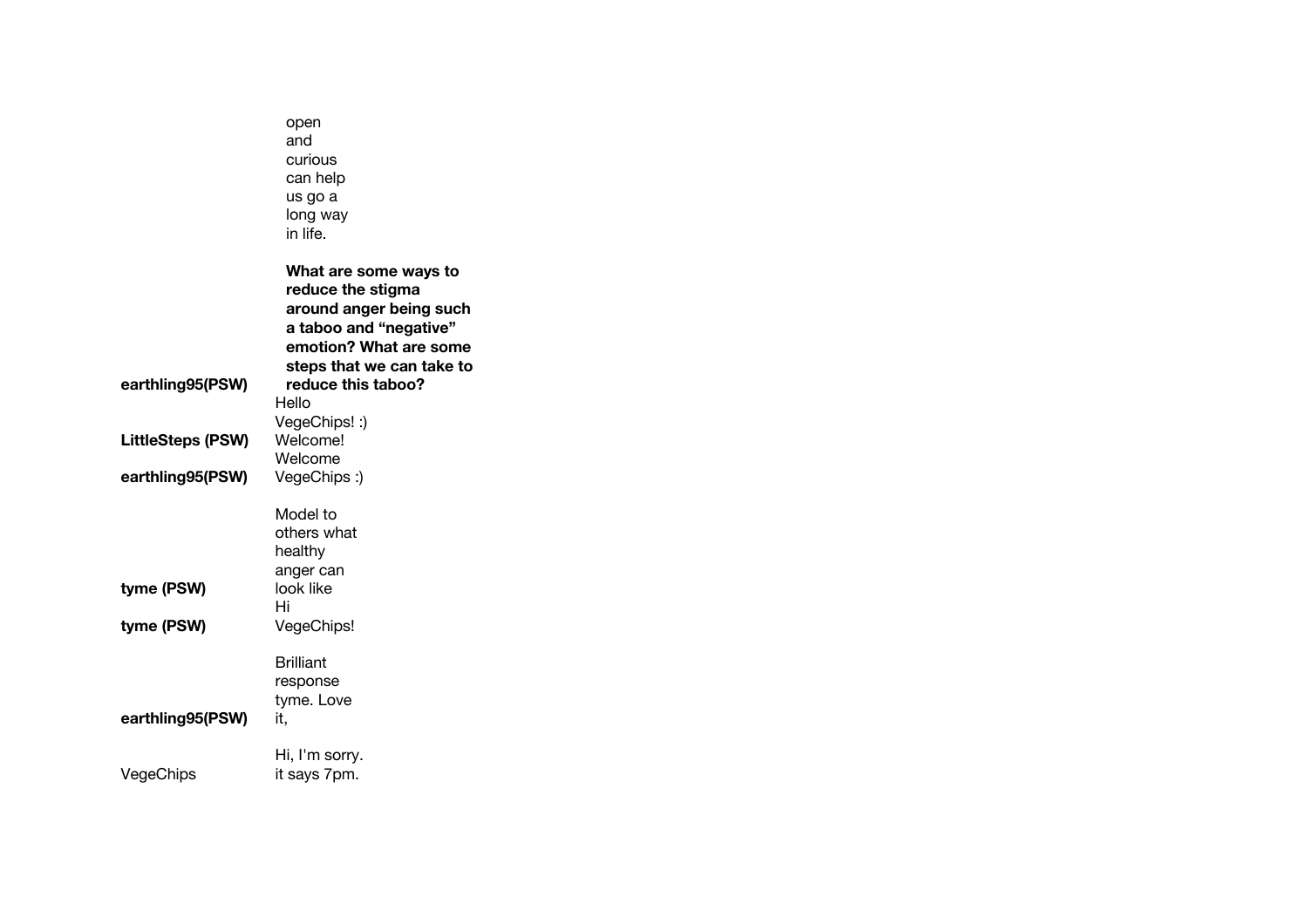|                          | I must be an<br>hour late                                                                                                                                                                     |
|--------------------------|-----------------------------------------------------------------------------------------------------------------------------------------------------------------------------------------------|
|                          | Thanks for<br>the                                                                                                                                                                             |
|                          | welcomes all                                                                                                                                                                                  |
| VegeChips                | :)<br>Hi                                                                                                                                                                                      |
| teej                     | @VegeChips                                                                                                                                                                                    |
|                          | Separating<br>the feeling of<br>anger and<br>the<br>behaviour<br>associated<br>with anger                                                                                                     |
|                          | can also                                                                                                                                                                                      |
| tyme (PSW)               | help.                                                                                                                                                                                         |
| earthling95(PSW)         | Stigma in itself breeds anger. I<br>think just echoing on what we<br>discussed before- becoming<br>curious about anger and a lot<br>of self-compassion. Feelings<br>are not 'good' and 'bad'. |
|                          | I think that learning<br>about anger and<br>awareness of it are so<br>important. I think as a<br>society we have to<br>teach about anger<br>from toddler years                                |
| teej                     | on.                                                                                                                                                                                           |
| <b>LittleSteps (PSW)</b> | I think a lot of what we have touched on today is a good start.<br>Opening up a dialogue about anger, it's functions, origins and                                                             |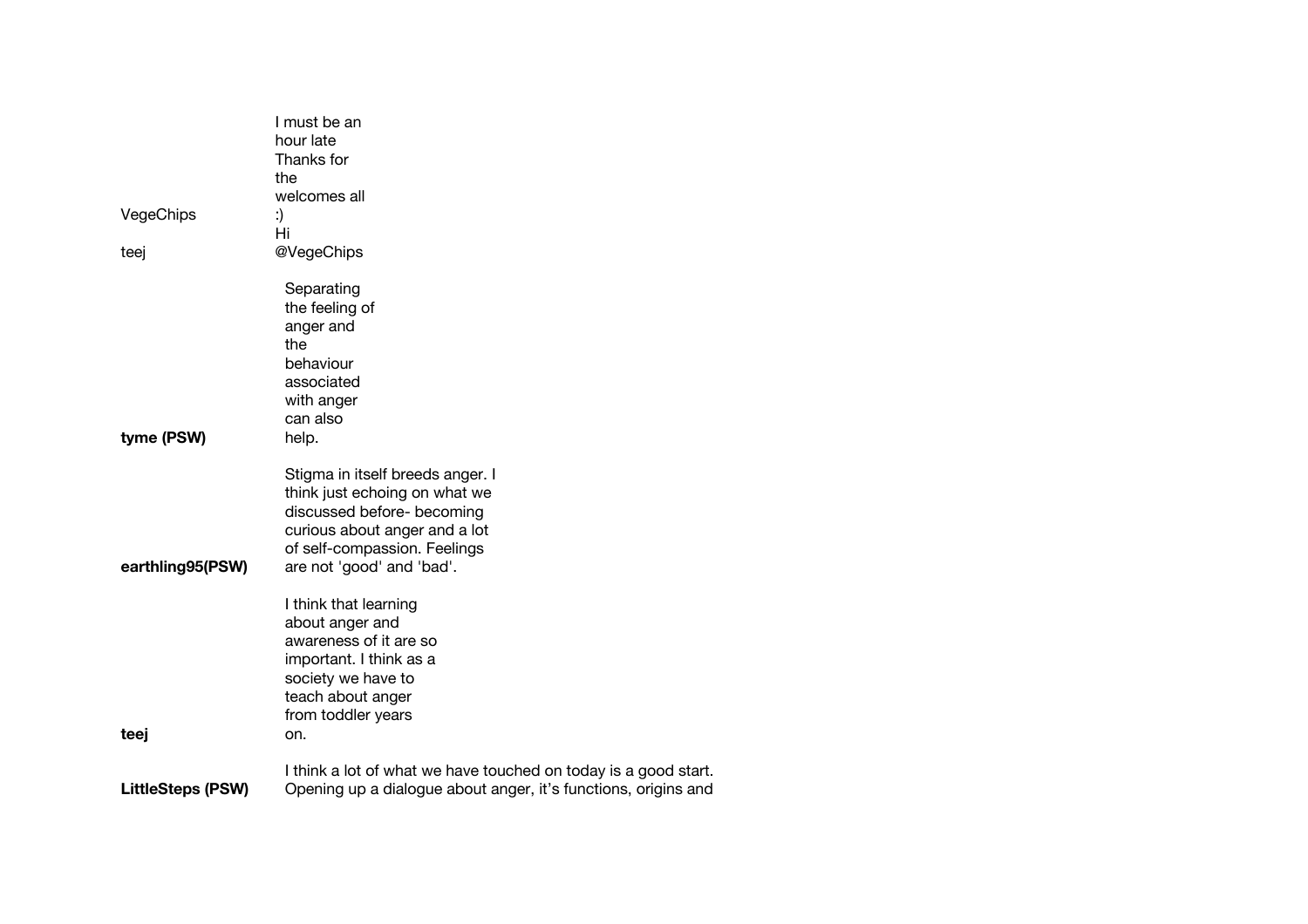| <b>LittleSteps (PSW)</b> | expression is important, I think. We've already talked about how we<br>might be able to express ourselves in a healthy manner when angry.<br>Maybe role modelling these strategies, as @tyme (PSW) mentioned,<br>can be a way to overturn taboo?<br>@teej l<br>agree                                                                |
|--------------------------|-------------------------------------------------------------------------------------------------------------------------------------------------------------------------------------------------------------------------------------------------------------------------------------------------------------------------------------|
|                          |                                                                                                                                                                                                                                                                                                                                     |
| earthling95(PSW)         | Absolutely!<br>Alsomaking<br>peace with<br>anger; not<br>being<br>intimidated by                                                                                                                                                                                                                                                    |
| earthling95(PSW)         | it.                                                                                                                                                                                                                                                                                                                                 |
| teej                     | I have hind sight now but had no clue about<br>emotions because they were taboo in my generation<br>and definitely my parents. As a result my kids<br>learned about anger when I learned about it and by<br>then it is hard for them to want to take it in. They<br>were raging testosterone teenagers then.<br>maybe<br>calling it |
| earthling95(PSW)         | over for a<br>cuppa<br>and really<br>hear what<br>anger has<br>to say :)                                                                                                                                                                                                                                                            |
| earthling95(PSW)         | Have you learned<br>anything helpful from<br>others' experiences here<br>tonight that you might<br>be able to apply in your                                                                                                                                                                                                         |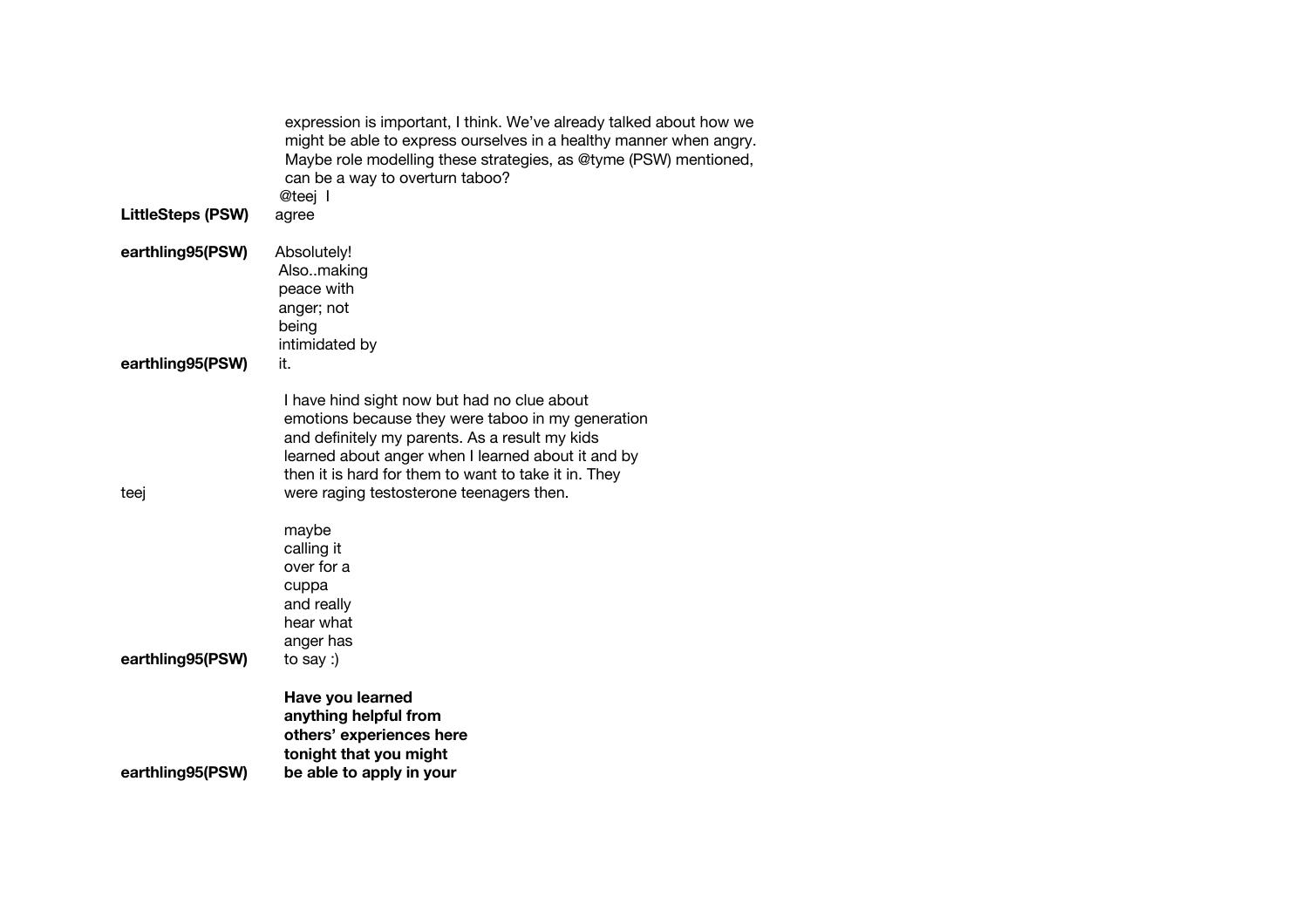|                             | own life? If yes, what did<br>you learn?                                                                                                                                                                |
|-----------------------------|---------------------------------------------------------------------------------------------------------------------------------------------------------------------------------------------------------|
| VegeChips                   | Oh, if someone is interested,<br>and not outright dismissive,<br>that helps me heaps. But<br>some people don't even<br>want to deal with the<br>emotion. Said often to kerb<br>it.                      |
| tyme (PSW)                  | You've raised<br>such a good<br>point @teej. The<br>understanding of<br>anger has shifted<br>over the<br>generations.                                                                                   |
| teej                        | I think that role modelling is a<br>huge step and just finding an<br>open space to talk about<br>anger in a vulnerable way will<br>help remove the stigma and<br>help others hugely.                    |
| tyme (PSW)                  | definitely @teej!                                                                                                                                                                                       |
| <b>LittleSteps</b><br>(PSW) | @VegeChips good<br>point!                                                                                                                                                                               |
| VegeChips                   | I guess I haven't ranted as much in<br>Jan or def Feb as I used to. Had such<br>richous indignation for past few years.<br>Trying to stick to one sentance per text<br>or email has helped heaps. Gives |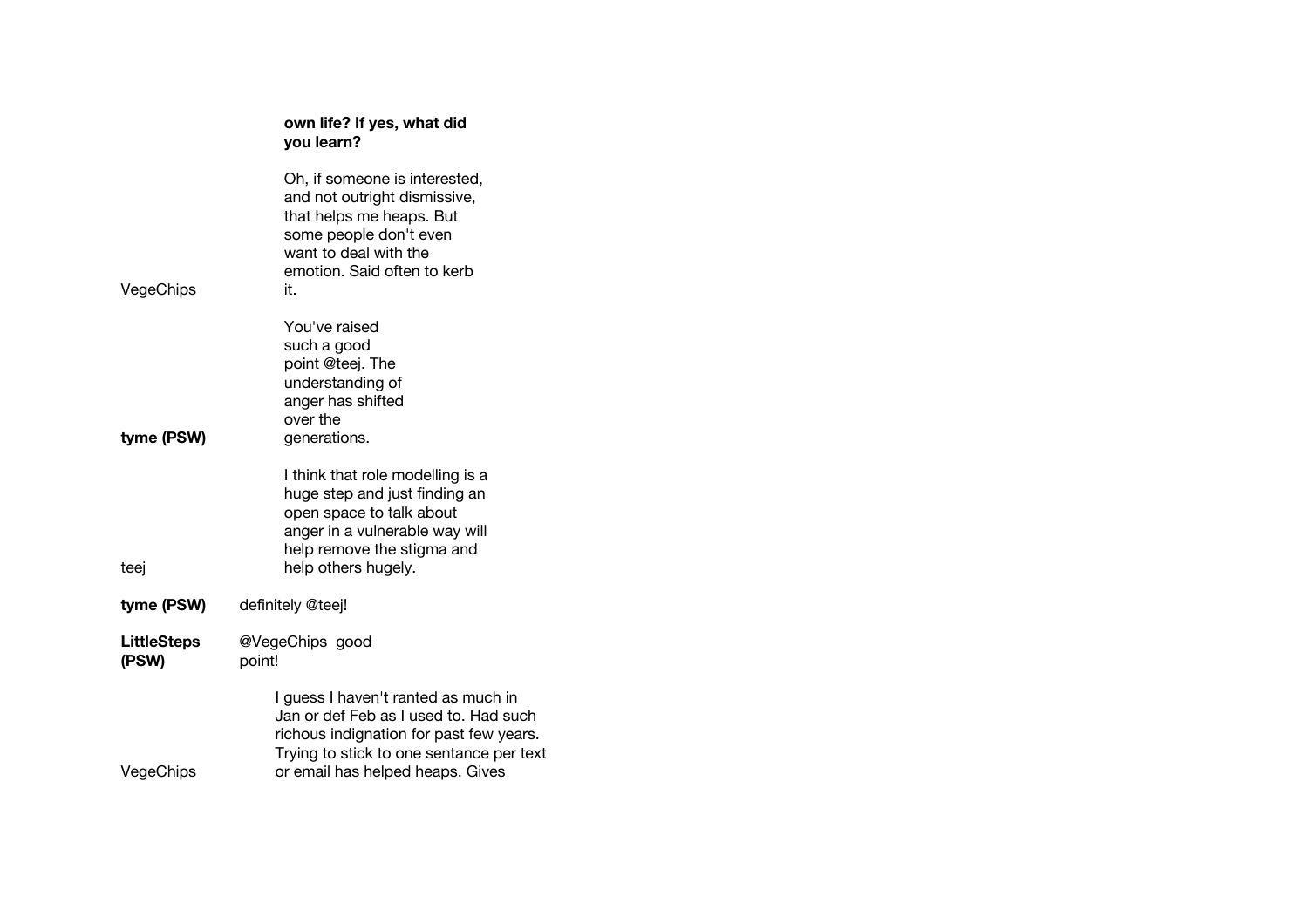|                          | others time to become present. Like in |
|--------------------------|----------------------------------------|
|                          | the moment conversations.              |
|                          | Thank                                  |
| VegeChips                | you :)                                 |
|                          | Also been given email                  |
|                          | approximate boundaries was             |
|                          | helpful. For example: We               |
|                          | honestly couldn't even reply - as      |
| VegeChips                | clearly as we want to for 3 days.      |
|                          | I have learnt a lot of helpful things  |
|                          | today. I think what's been really      |
|                          | helpful for me has been talking        |
|                          | about anger in a different light and   |
| <b>LittleSteps (PSW)</b> | a safe space.                          |
|                          |                                        |
|                          | YesI am glad                           |
|                          | we were able to                        |
|                          | give anger a                           |
|                          | safe and                               |
|                          | nurturing space                        |
| earthling95(PSW)         | $today:$ )                             |
|                          | I think that's why I came in           |
|                          | tonight                                |
|                          | @earthling95 @LittleSteps              |
|                          | (PSW) to talk in a safe space          |
|                          | and hear what others                   |
| teej                     | experience too.                        |
|                          | I'm so happy we                        |
|                          | all came from a                        |
|                          | curious and                            |
|                          | compassionate                          |
| earthling95(PSW)         | space.                                 |
| VegeChips                |                                        |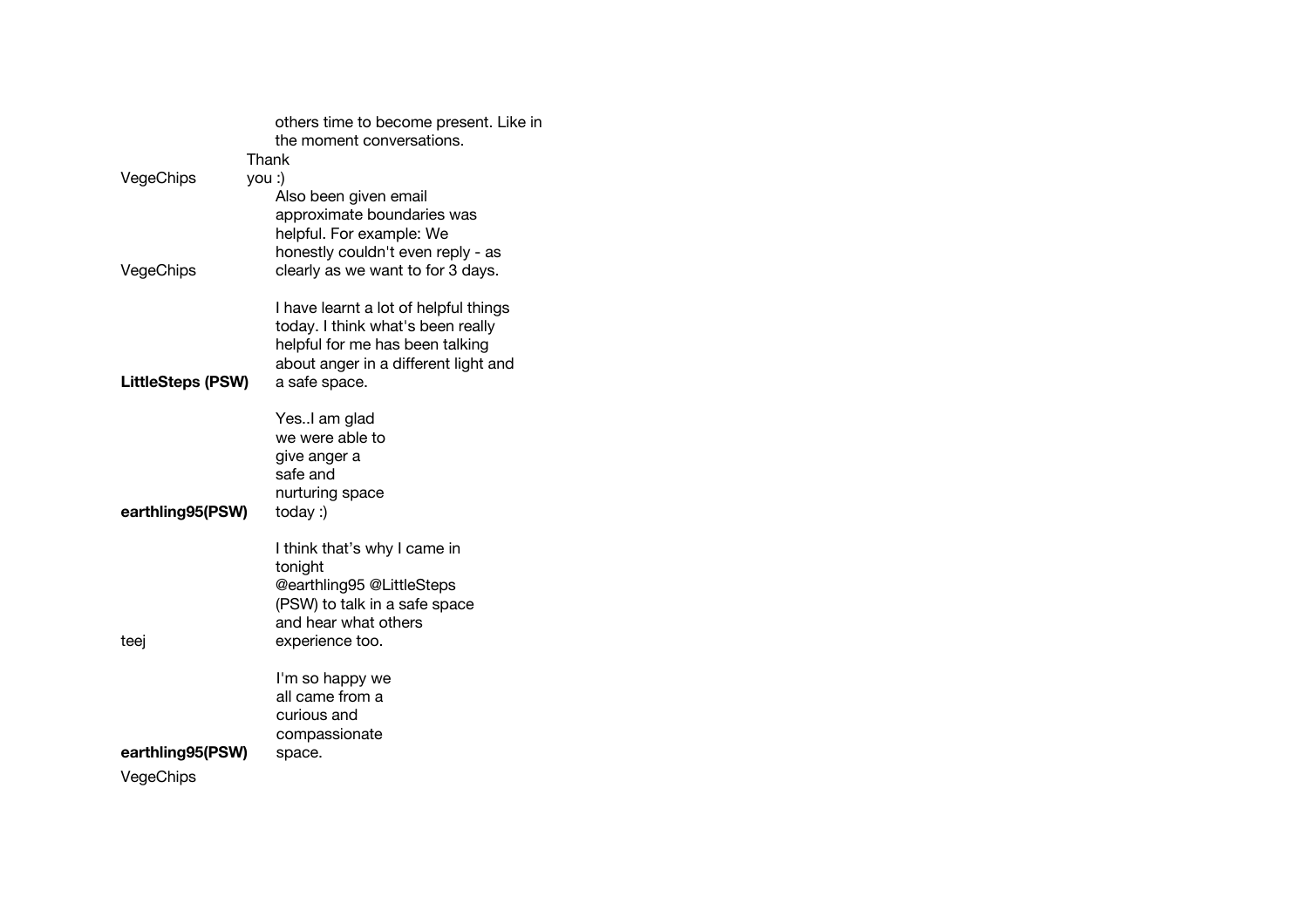|                                      | Thank you all for<br>being here. I'll catch<br>up on the chat log.<br>Text to voice. Boy<br>that's frustrating at<br>times. Thank you.<br>Didn't realise how<br>many others can<br>experience anger<br>too.                     |
|--------------------------------------|---------------------------------------------------------------------------------------------------------------------------------------------------------------------------------------------------------------------------------|
| earthling95(PSW)                     | I hear you<br>VegeChips-<br>it's a<br>validating<br>feeling.<br>Have a good<br>night, thanks<br>for joining us                                                                                                                  |
| earthling95(PSW)<br>earthling95(PSW) | :)<br>Tonight's topic may have<br>brought up some heavy<br>feelings as we talked<br>about our relationship<br>with anger. Would some<br>self-care be helpful for<br>you after we finish? If so,<br>what might you do? $\bullet$ |
| teej                                 | 上人心                                                                                                                                                                                                                             |
| earthling95(PSW)                     | I'm getting a<br>Mcflurry ice<br>creamyipeee                                                                                                                                                                                    |
| $\lambda$ /aaa $\cap$ hina           | Hahahaha.<br>المكبراه ومعاما                                                                                                                                                                                                    |

VegeChips

I already felt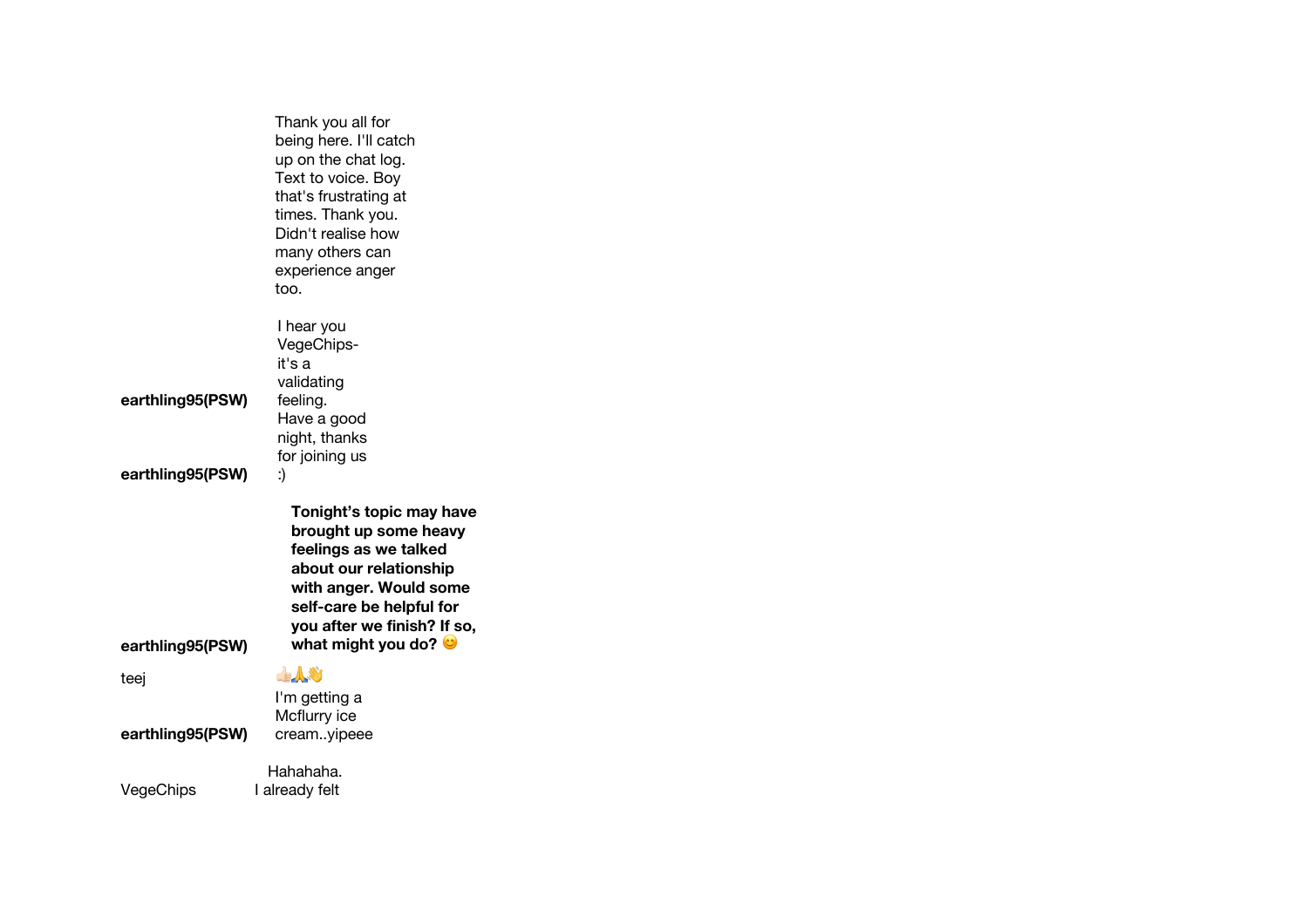|                             |                  | ok to take a                                                                                                                       |
|-----------------------------|------------------|------------------------------------------------------------------------------------------------------------------------------------|
|                             |                  | deep breath.                                                                                                                       |
|                             |                  | Whatever<br>feels natural                                                                                                          |
|                             |                  | for self care                                                                                                                      |
|                             |                  | here.                                                                                                                              |
|                             |                  |                                                                                                                                    |
|                             |                  | just took a<br>deep                                                                                                                |
|                             |                  | breath as I                                                                                                                        |
|                             |                  | read this                                                                                                                          |
| earthling95(PSW)            |                  | VegeChips!                                                                                                                         |
|                             |                  | thanks for                                                                                                                         |
|                             |                  | the                                                                                                                                |
| earthling95(PSW)            |                  | reminder:)                                                                                                                         |
|                             | oh.              |                                                                                                                                    |
| VegeChips                   | <b>WOW</b>       |                                                                                                                                    |
|                             | For              |                                                                                                                                    |
|                             | me,              |                                                                                                                                    |
|                             | it'll be         |                                                                                                                                    |
|                             | a                |                                                                                                                                    |
|                             | good             |                                                                                                                                    |
| <b>LittleSteps</b><br>(PSW) | nights<br>sleep! |                                                                                                                                    |
|                             |                  | We'd like to invite you to complete a survey reflecting on your experience                                                         |
|                             |                  | in this Peer Group Chat. As we're trialling this service, we'd love to hear                                                        |
|                             |                  | any feedback you may have. It will only take a few minutes to                                                                      |
|                             |                  | complete. Please click this                                                                                                        |
| earthling95(PSW)            |                  | link: https://sane.au1.qualtrics.com/jfe/form/SV 5uUF0sHJRKQ6wyW                                                                   |
|                             |                  | Here are some further resources we recommend having a look at: 1. Anger Is Your Ally: A Mindful Approach to Anger (Youtube Video - |
|                             |                  | Trigger Warning - This resource touches on a lived experience recount of psychological abuse):                                     |
|                             |                  | https://www.youtube.com/watch?v=sbVBsrNnBy8 2. Anger, Compassion and What It Means to be Strong (Youtube                           |
| earthling95(PSW)            |                  | Video): https://www.youtube.com/watch?v=QG4Z185MBJE 3. Anger Coping Strategies (PDF Document):                                     |